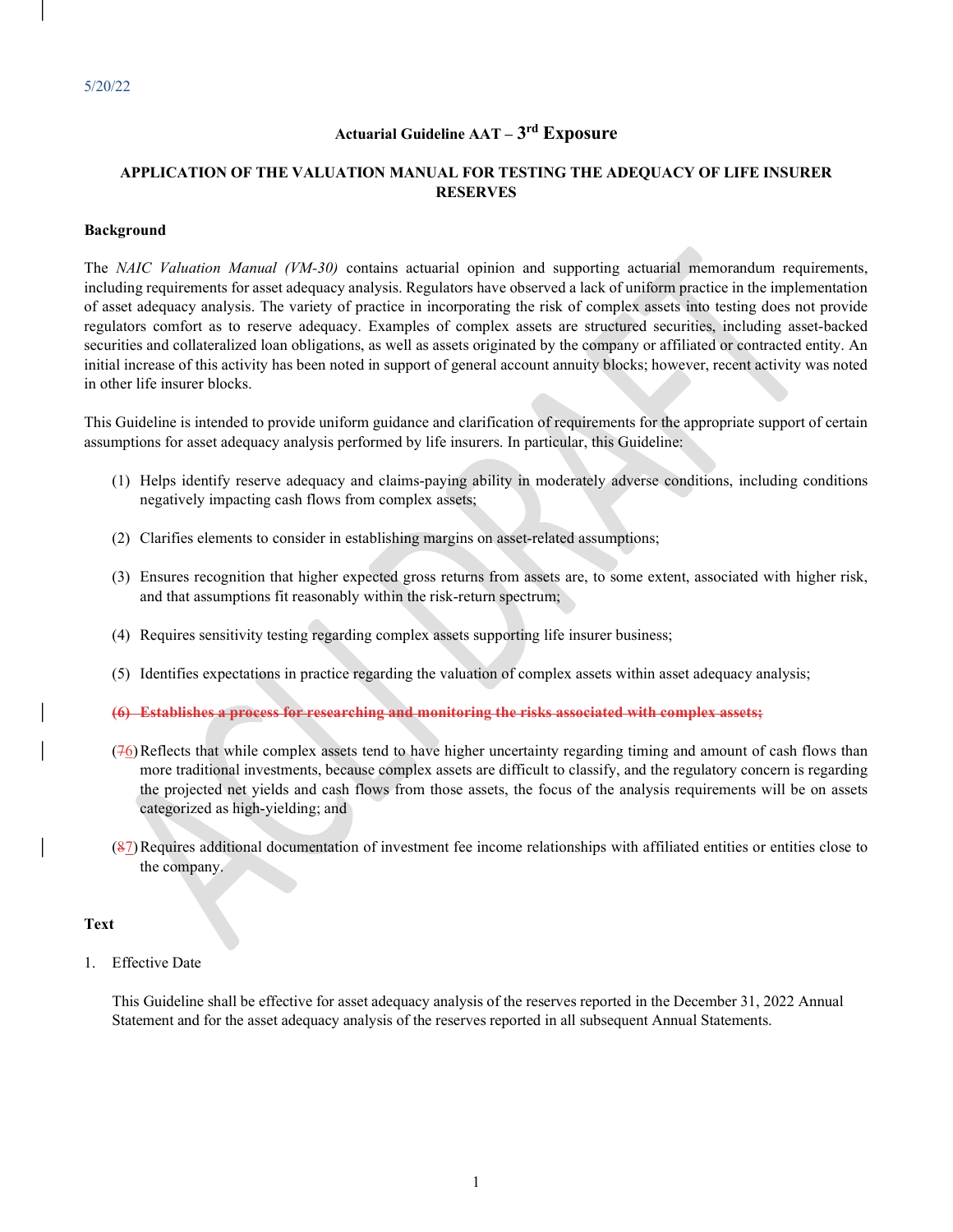Note: It is anticipated that the requirements contained in this Guideline will be incorporated into VM-30 at a future date, effective for a future valuation year. This Guideline will cease to apply to annual statutory financial statements when the corresponding VM-30 requirements become effective.

2. Scope

This Guideline shall apply to all life insurers with:

- A. Over \$5 billion of general account actuarial reserves (from Exhibits 5, 6, 7, and 8 of the annual statement) and nonunitized separate account assets or
- B. Over \$100 million of general account actuarial reserves (from Exhibits 5, 6, 7, and 8 of the annual statement) and nonunitized separate account assets and over 5% of supporting assets (selected for asset adequacy analysis) in the category of Projected High Net Yield Assets, as defined in Section 3.F.

{Drafting note – proposed language would be appreciated on the company scope; this exposure reflects a lower floor in 2B and that in Sections 4-5, only 4.a.i. applies to assets that are also not Projected High Net Yield Assets}

Actuarial reserve amounts are included in the amounts in A and B whether directly written or assumed through reinsurance and are determined before any reinsurance ceded credit.

The Guideline applies to assets supporting liabilities tested in the asset adequacy analysis except it does not apply to unitized separate account assets or policy/contract loans.

- 3. Definitions
	- A. Equity-like Instrument. Assets that include the following:
		- i. Any assets that, for purposes of risk-based capital C-1 reporting, is in the category of common stock, i.e., has a 30% or higher risk-based capital charge.
		- ii. Any asset that is captured on Schedule A or Schedule BA of the Annual Statement.
		- iii. Bond funds.
	- B. Fair Value. The price that would be received to sell an asset or paid to transfer a liability in an orderly transaction between market participants at the measurement date, consistent with methodology of fair value, as reported in the Annual Statement.
	- C. Net Market Spread. For each asset grouping, shall mean the average spread over zero coupon Treasury bonds that equates a bond's fair value as of the valuation date with its modeled cash flows across an arbitrage free set of stochastic interest rate scenarios, less the default assumption used in asset adequacy analysis.
	- For floating rate bonds, the Net Market Spread shall be calculated as the equivalent spread over Treasuries if the bonds were swapped to a fixed rate, less the default cost assumption used in asset adequacy analysis.

Market conventions and other approximations are acceptable for the purposes of this definition.

- D. Investment Grade Net Spread Benchmark. The applicable spread found in Appendix I using the weighted average life (WAL) of the associated non-Equity-like Instrument.
- E. Guideline Excess Spread. The net spread derived by subtracting the Investment Grade Net Spread Benchmark from the Net Market Spread for non-Equity-like Instruments. Investment expenses shall be excluded from this calculation.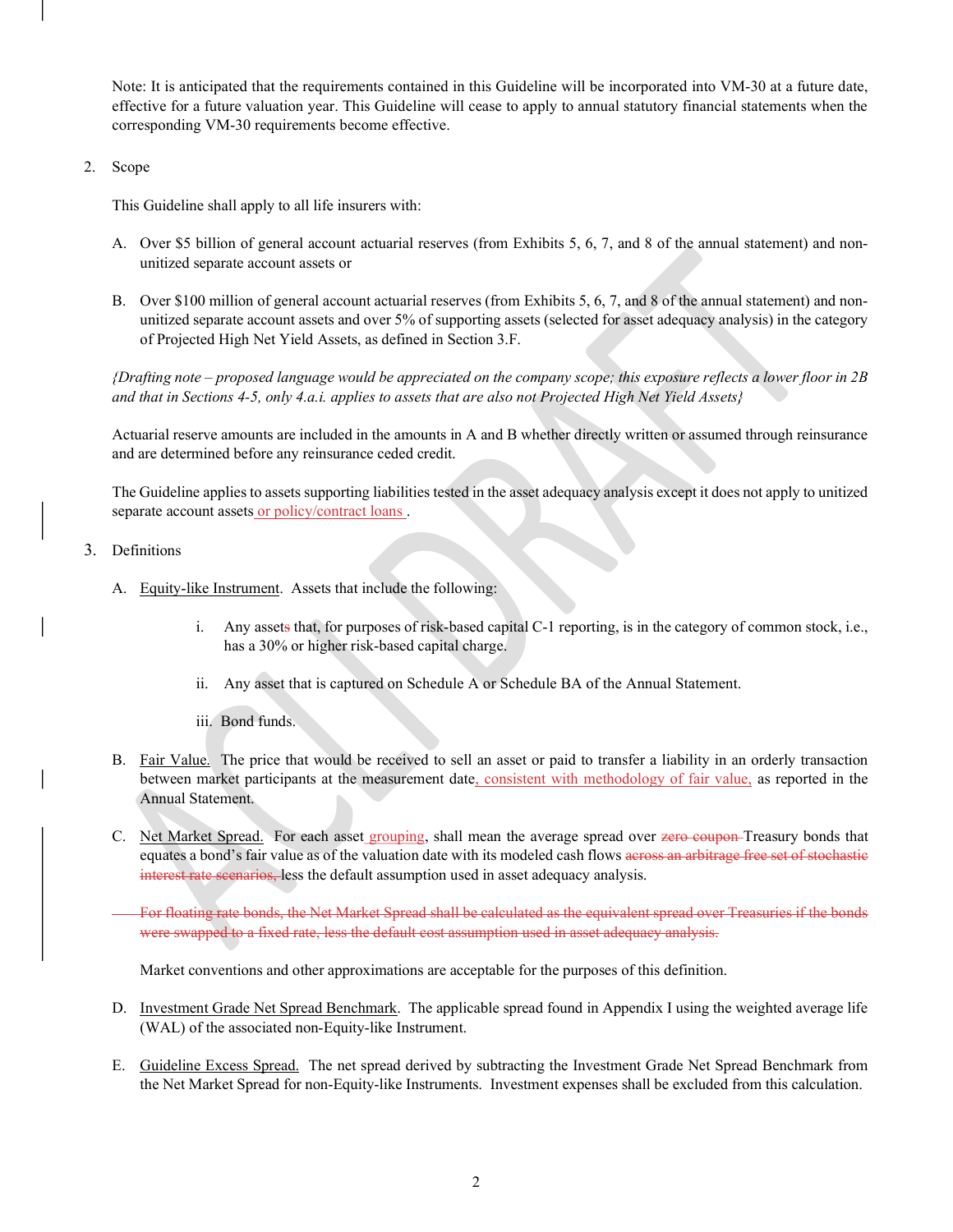- F. Projected High Net Yield Assets. Currently held or reinvestment assets that are either:
	- i. An Equity-like Instrument assumed to have higher value at projection year 10 or later than under an assumption of annual total returns, before the deduction of investment expenses, of 4% for the first 10 projection years after the valuation date followed by 5% for projection year 11 and after. Aggregation shall be done at a level of granularity that is consistent with or more granular than how the assets are grouped, i.e., compressed, in the asset adequacy analysis model , or
	- ii. Assets other than Equity-like Instruments where the assumed Guideline Excess Spread is higher than zero. In addition:
		- (a) Aggregation of the comparison between the assumed Net Market Spread from each asset and the Investment Grade Net Spread Benchmark shall be done at a level of granularity that is consistent with or more granular than how the assets are grouped, i.e., compressed, in the asset adequacy analysis model.
		- (b) For applicable assets that do not have an explicit WAL or term to maturity, the company shall disclose the method used to determine the appropriate WAL used for comparing to the Investment Grade Net Spread Benchmark.
		- (c) For purposes of the comparison between assumed Net Market Spread from each asset and the Investment Grade Net Spread Benchmark, investment expenses shall be excluded.
- G. Non-complex Assets. Assets including the following:
	- i. Cash or cash equivalents and
	- ii. Treasuries and agency bonds.
	- iii. Fixed and floating rate Ppublic corporate bonds and floaters
	- iv. Real Estate
	- v. Direct Mortgage Loans (Commercial, Agricultural, Residential)
	- vi. Mortgage Pass-Through Securities

 ${P}$  are *{Drafting note: comments are welcome on the inclusion or exclusion of public corporate bonds and floaters}* 

Non-complex Assets are excluded from the scope of requirements in sSections 4.BA.ii, 4.B, 4.C, 4.D, 4.E, 4.F, 4.G, though and 5.

4. Asset Adequacy Considerations and Documentation Expectations

### A. Net return and risk documentation.

- i. For all assets, either currently held or in assumed reinvestments, provide:
	- (a) Identification of the assumed gross asset yield and the key components (for example, default and investment expenses) deducted to arrive at the assumed net asset yield.
	- (b) Explanation of any future reinvestment strategy assumptions that materially differ from current practices and experience.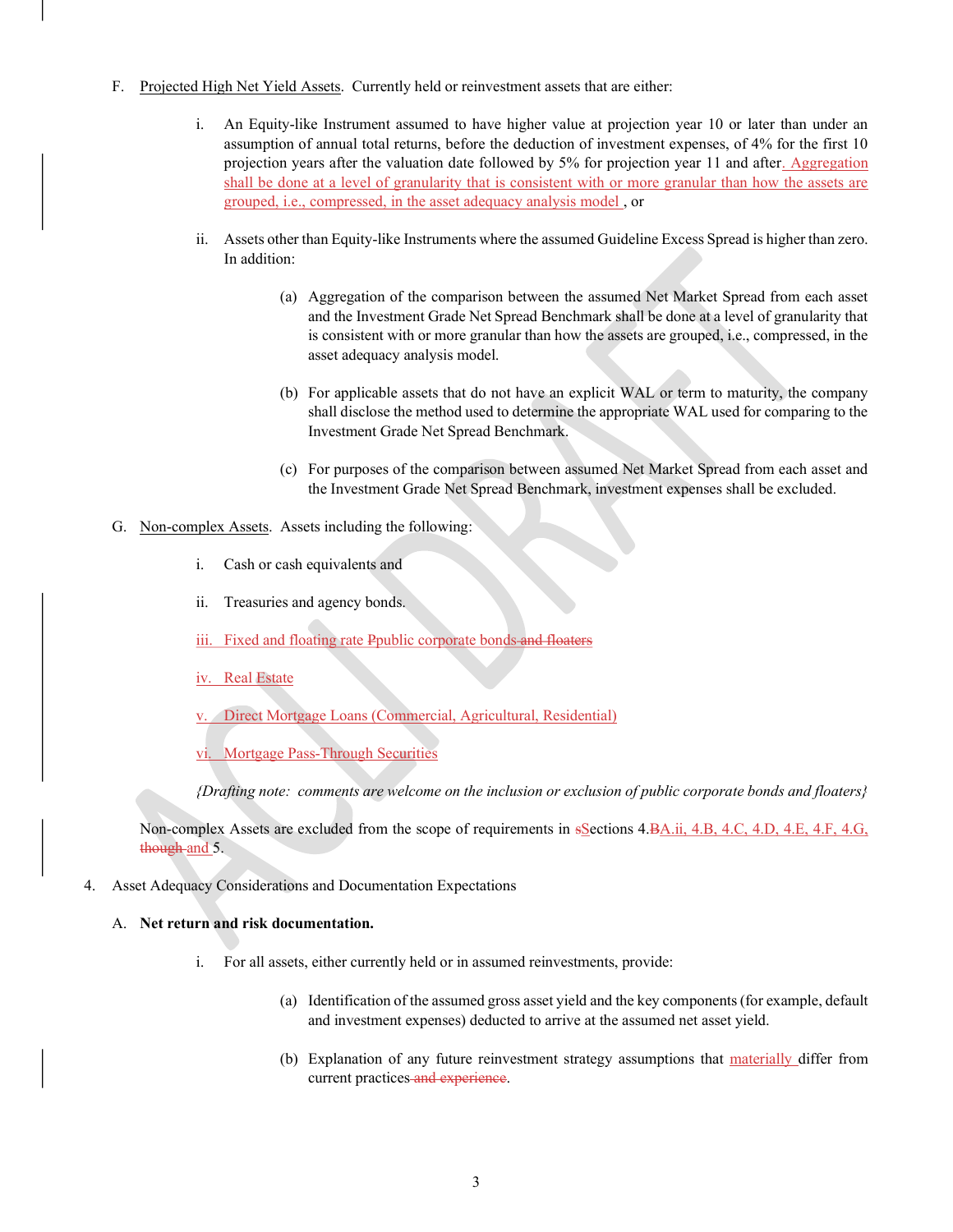- ii. For Projected High Net Yield Assets, either currently held or in assumed reinvestments, provide:
	- (a) A detailed explanation describing the relationship between the extent to which higher expected gross returns from these assets and the are associated with higher risk. It shall also include, for the aspect of any higher expected gross returns not assumed to be associated with higher risk, an explanation of how overperforming assets with expected returns lying outside the risk-return spectrum can be assumed to persist and be available for reinvestments throughout the projection period in moderately adverse conditions.
	- (b) Commentary on how assets with risk -related factors leading to substantial volatility of returns, as identified as being volatile and impactful through sensitivity testing or other means contain an appropriate margin to reflect the uncertainty in the timing and amounts of asset cash flows-this volatility and impact.
	- (c) Identification of the extent to which Projected High Net Yield Assets are supporting major product categories, e.g., individual fixed annuities and pension risk transfers.
- B. Model rigor. Where significant risks associated with complex, and Projected High Net Yield Assets assets are not adequately captured with traditional modeling techniques associated with simple assets like corporate bonds, more rigorous modeling of those risks should occur.
	- i. Where necessary to adequately reflect the risk, multi-scenario testing of those risks specific to complex assets should be performed.:
		- (a) Multi-scenario testing of those risks specific to complex assets should be performed. For example, investments that may provide a higher expected return in part due to limited information, niche skill sets, or other factors may require unique scenarios (for instance to adequately capture credit or liquidity risk) to fully encompass potential sources of loss.
		- (b) Asset cash flows should be appropriately projected to reflect anticipated liquidity under adverse conditions. If such model aspects are not developed, sufficient additional conservatism to reflect this risk shall be applied.
		- (c) To the extent that the process for modeling or otherwise evaluating the risks is complex, and the potential for disconnect between reality and modeling increases, an additional margin to assumption(s) should be applied. Any such margin shall be applied in the direction of asset adequacy analysis results being less favorable.
		- (d) Note that a robust conditional tail expectation calculation considering all key risks specific to complex assets would likely show that tail losses (from low probability, high impact events) affect asset adequacy results.
	- ii. A company may use simplifications, approximations, and modeling efficiency techniques if the company can demonstrate that the use of such techniques does not make asset adequacy analysis results more favorable. These techniques may be less appropriate if the amount of complex, high-yielding assets becomes a higher percentage of total assets.

{Guidance Note: Actuarial Standards of Practice (ASOPs), including ASOP No. 7 and No. 56 contain additional guidance on the use of models in the analysis of cash flows..}

iii. Actuarial Standards of Practice (ASOPs), including ASOP No. 7 and No. 56 contain additional guidance on the use of models in the analysis of cash flows.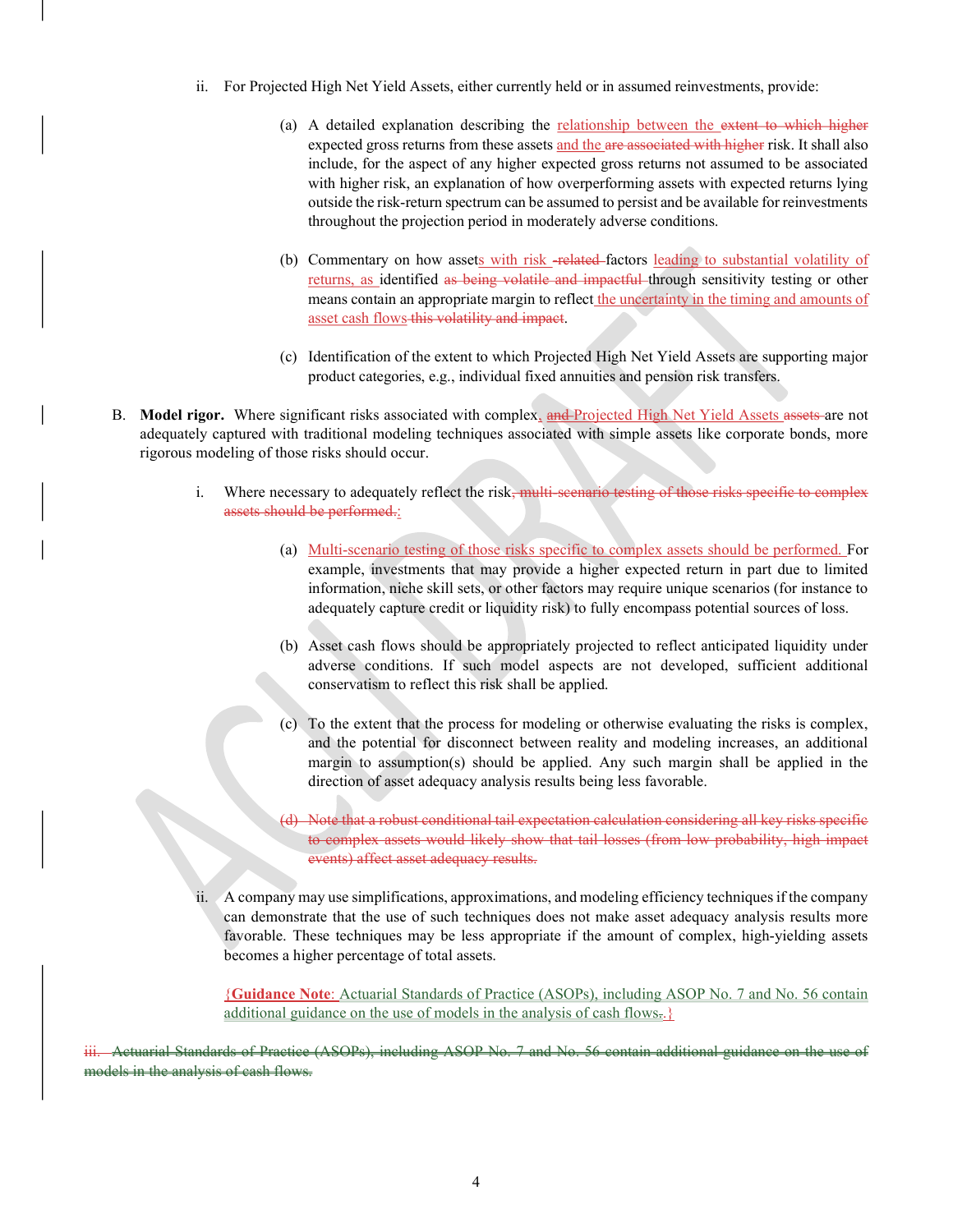- C. Fair Value determination. In asset adequacy analysis, when an asset is projected to be available for sale, a Fair Value of that asset is established, based on market information. Fair Value should only be determined internally (by the insurance or investment management company) when the market-based value of the asset or similar asset cannot be obtained.
	- i. When the Fair Value of a material portion of supporting assets is determined internally, the actuarial memorandum shall contain a step-by-step description of the approach used to calculate the Fair Value of such assets.
	- ii. Provide the total Fair Value of assets that have values determined internally.
	- iii. When the Fair Value of a material portion of assets is determined internally, a sensitivity test should be performed (and the impact on asset adequacy analysis results presented) assuming a haircut to internally derived Fair Values that the company deems reasonable given the commensurate level of anticipated uncertainty.
	- With respect to non-publicly traded assets originated by the company, within the company's group, or within an entity closely tied to a company's group (inclusive of the company's investment manager), practices to help ensure accurate valuation of those assets should be documented in the actuarial memorandum. Also, provide the total Fair Value of such assets and disclose in detail how the following are appropriately reflected in the net cash flows:
		- (a) Contractual agreements in place between such entities.
		- (b) Any measures taken to ensure that the valuation of such assets is appropriate and accurate.
		- (c) Revenue sharing, e.g., performance fees, between the entity responsible for providing investment or other types of services and the insurer, if applicable.
		- Also, assumed net cash flows from assets should be net of all explicit or implicit fees or expenses, such as origination fees, as well as reflective of other asset-related risks including credit risk, illiquidity risk, and other market risks.

D. Non-publicly traded assets. For non-publicly traded assets originated by the company, within the company's group, or within an entity closely tied to a company's group (inclusive of the company's investment manager), provide the following:

- i. Document practices to help ensure accurate valuation of those assets
- Provide the total Fair Value of such assets
- iii. To the extent the contractual agreement affects the investment income revenue streams included in the asset adequacy testing, Ddisclose in detail how applicable contractual agreements and revenue sharing, e.g., performance fees, between the entity responsible for providing investment or other types of services and the insurer are reflected in the net cash flows. Also, assumed net cash flows from assets should be net of all explicit or implicit fees or expenses, such as origination fees, as well as reflective of other asset-related risks including credit risk, illiquidity risk, and other market risks.
- DE. Investments expenses (fees). Assumed investment expenses, whether paid to an external asset manager or to internal investment management staff, as well as additional expenses that are directly attributable to the specific investments, should be commensurate with the expected expenseseomplexity of the assets.
- E. Trends. The actuarial memorandum should contain a detailed description of research and monitoring related to trends impacting risks associated with the insurer's complex assets or industry-wide or market-wide assets of similar type.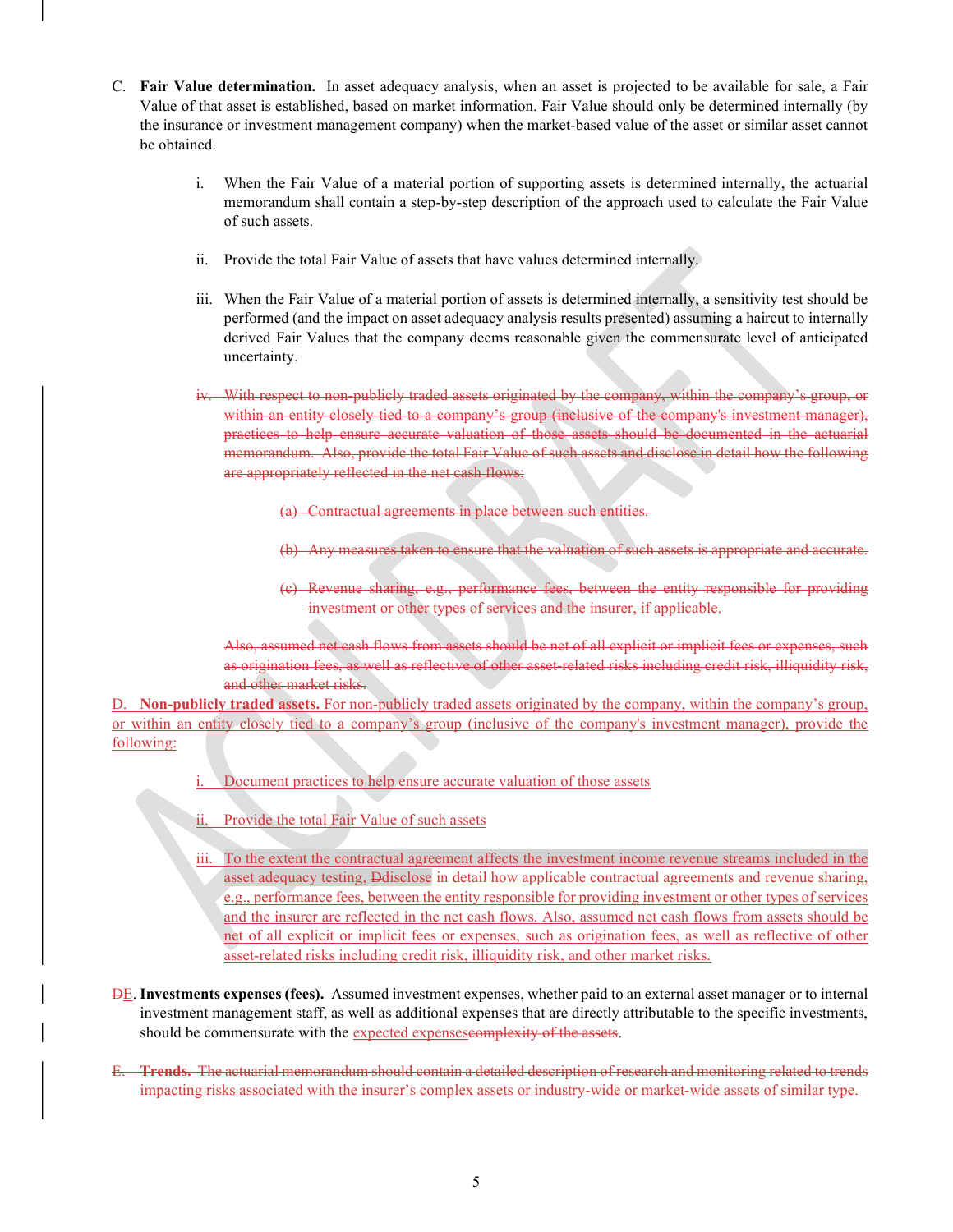F. Reinsurance modeling. Related to reinsurance, relevant communications and disclosures from ASOP No. 11, for instance commentary on collectability and counterparty risk, should be presented in the memorandum.

{Guidance note: Section 4.F is consistent with standard laid out in ASOP No. 11 - Reinsurance Involving Life Insurance, Annuities, or Health Benefit Plans in Financial Reports.}

- G. Borrowing. Please identify if any borrowing is modeled besides to address very short-term liquidity needs. Also, verify borrowing and reinvestment rates to ensure that projections are not materially benefiting from arbitrage advantages.
- 5. Sensitivity Tests and Attribution Analysis related to Assumptions on Projected High Net Yield Assets
	- A. Sensitivity testing
		- i. For the year-end 2022 and subsequent VM-30 actuarial memoranda, pPerform and disclose, separately for (a) and (b), the asset adequacy analysis results from the following sensitivity tests:
			- (a) For reinvestment assets other than Equity-like Instruments, assume the Net Market Spreads (before deduction of investment expenses) for Projected High Net Yield Assets do not exceed the Investment Grade Net Spread Benchmark and apply the test to a baseline of a level Treasury rate scenario.

 For the purposes of limiting the Net Market Spreads at the Investment Grade Net Spread Benchmark, Projected High Net Yield Assets may be aggregated together but shall not include any assets that are not Projected High Net Yield Assets.

- (b) For reinvestment assets that are Equity-like Instruments, assume annual total returns, before the deduction of investment expenses, of 4% for the first 10 projection years after the valuation date followed by 5% for projection year 11 and after.
- ii. Strict technical compliance for each asset may not be practical for reasons such as model limitations. Professional judgment should be applied to produce sensitivity testing results that are consistent with the spirit of the test. A variety of alternative methods may be acceptable. Appropriate explanation and justification should be provided for the method that was employed.
- iii. Sensitivity testing for the purpose of this Guideline does not reflect commentary on moderately adverse conditions but the volatility and impact demonstrated from the testing should be contemplated in Section 4.A.ii.(b) considerations.
- B. For Projected High Net Yield Assets for non-Equity-like Instruments either currently held or in assumed reinvestments, perform and disclose the following attribution analysis steps at the asset type level defined in Section 6.c.i.:
	- i. State the assumed Guideline Excess Spread.
	- ii. Estimate the proportion of the Guideline Excess Spread attributable to the following factors:
		- (a) Credit risk
		- (b) Illiquidity risk
		- (c) Deviations of current spreads from long-term spreads defined in Appendix I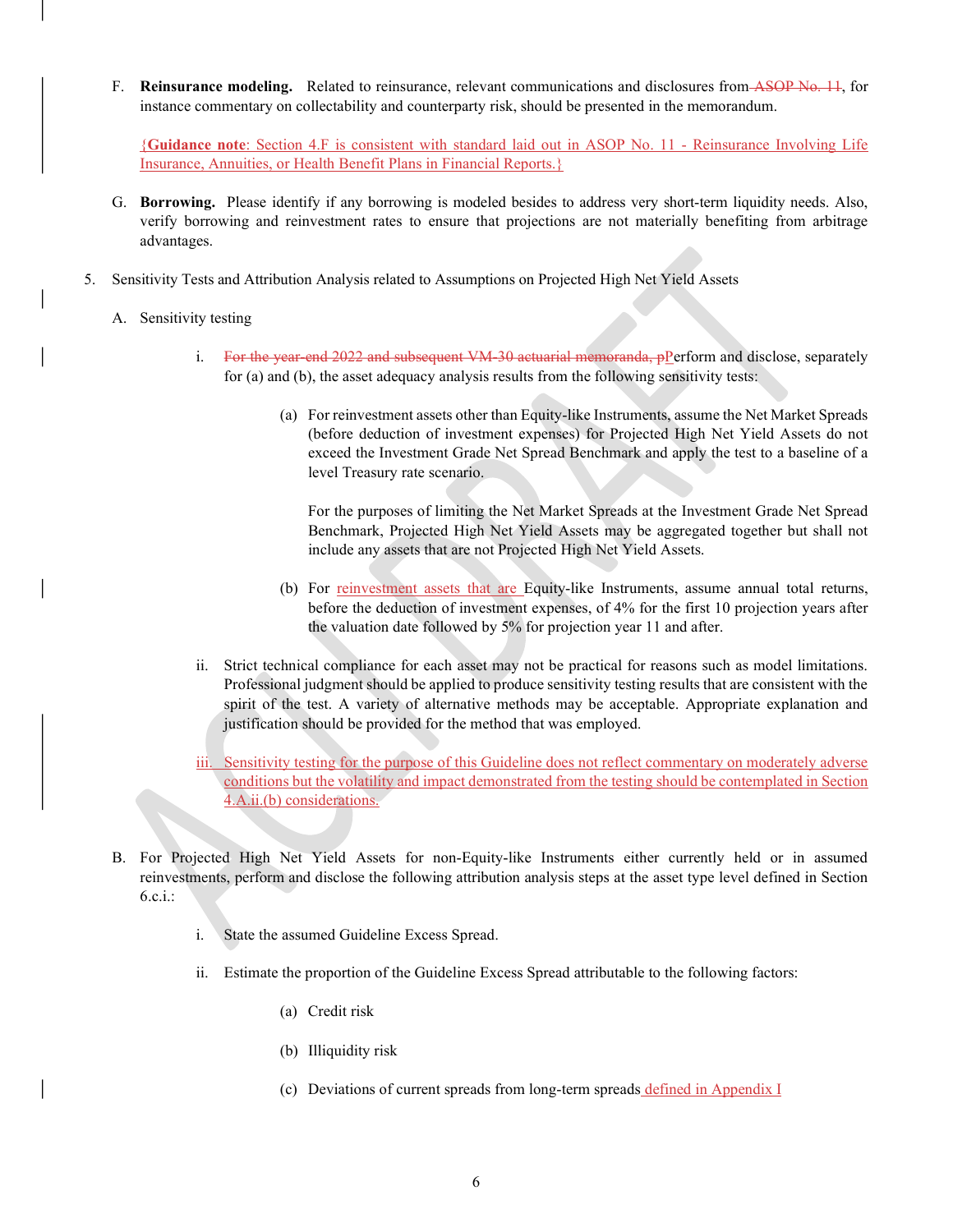- (d) Volatility and other risks (identify and describe these risks in detail)
- iii. For each of the factors contributing to the Guideline Excess Spread, explain why the factor is not assumed to contribute to additional losses (tail or otherwise) related to the risks.
- iiiv. Where appropriate, apply judgment and provide commentary on the supporting rationale of how the expected excess return in excess of the Investment Grade Net Spread Benchmark is estimated across the various risk components.

{Guidance note: a best-efforts approach (as opposed to perfection) is expected for the year-end 2022 attribution analysis}

6. Reporting, Review, and Templates

{Guidance Note: The NAIC Valuation Analysis (E) Working Group (VAWG) shall serve as a resource in the targeted review of asset adequacy analysis related to modeling of business supported with Projected High Net Yield Assets. VAWG shall provide periodic reports identifying outliers and concerns regarding the analysis to help inform regulators on the effectiveness of the Guideline in meeting the eight objectives stated in the Background section.}

- A. The documentation, sensitivity test results, and attribution analysis referenced above are to be incorporated as a separate, easily identifiable section of the actuarial memorandum required by VM-30 or as a standalone document, with a due date of to be established between March 1 and May 1 following the applicable valuation date. The domiciliary commissioner may approve a later due date for companies seeking a hardship extension. The separate section or standalone document shall be available to other state insurance commissioners in which the company is licensed upon request to the company. The confidentiality and information provisions in in state adoptions of NAIC Model 820 VM-30 regarding the actuarial memorandum are applicable to the separate section or standalone document required by this Guideline.
- B. The NAIC Valuation Analysis (E) Working Group (VAWG) shall serve as a resource in the targeted review of asset adequacy analysis related to modeling of business supported with Projected High Net Yield Assets. VAWG shall provide periodic reports identifying outliers and concerns regarding the analysis to help inform regulators on the effectiveness of the Guideline in meeting the eight objectives stated in the Background section.
- C. Sample memorandum section aspects  $\neq$  templates (to be completed)
	- i. Asset types
		- (a) Treasuries and Agencies
		- (b) Public Corporate Bonds
		- (c) Convertible Bonds
		- (d) Floating Rate Notes
		- (e) Municipal Bonds
		- (f) Other Private Bonds
		- (g) Preferred Stock
		- (h) Agency Mortgage-Backed Securities or Collateralized Mortgage Obligations
		- (i) Non-Agency Commercial Mortgage-Backed Securities
		- (j) Non-Agency Residential Mortgage-Backed Securities
		- (k) Collateralized Loan Obligations
		- (l) Other Asset Backed Securities
		- (m) Equities or Equity-Like Instruments
		- (n) Real Estate
		- (o) Mortgage Loans (Commercial and Residential)
		- (p) Schedule BA Assets
		- (q) Derivative Instruments linked to Equity-Like Assets
		- (r) Other Derivative Instruments